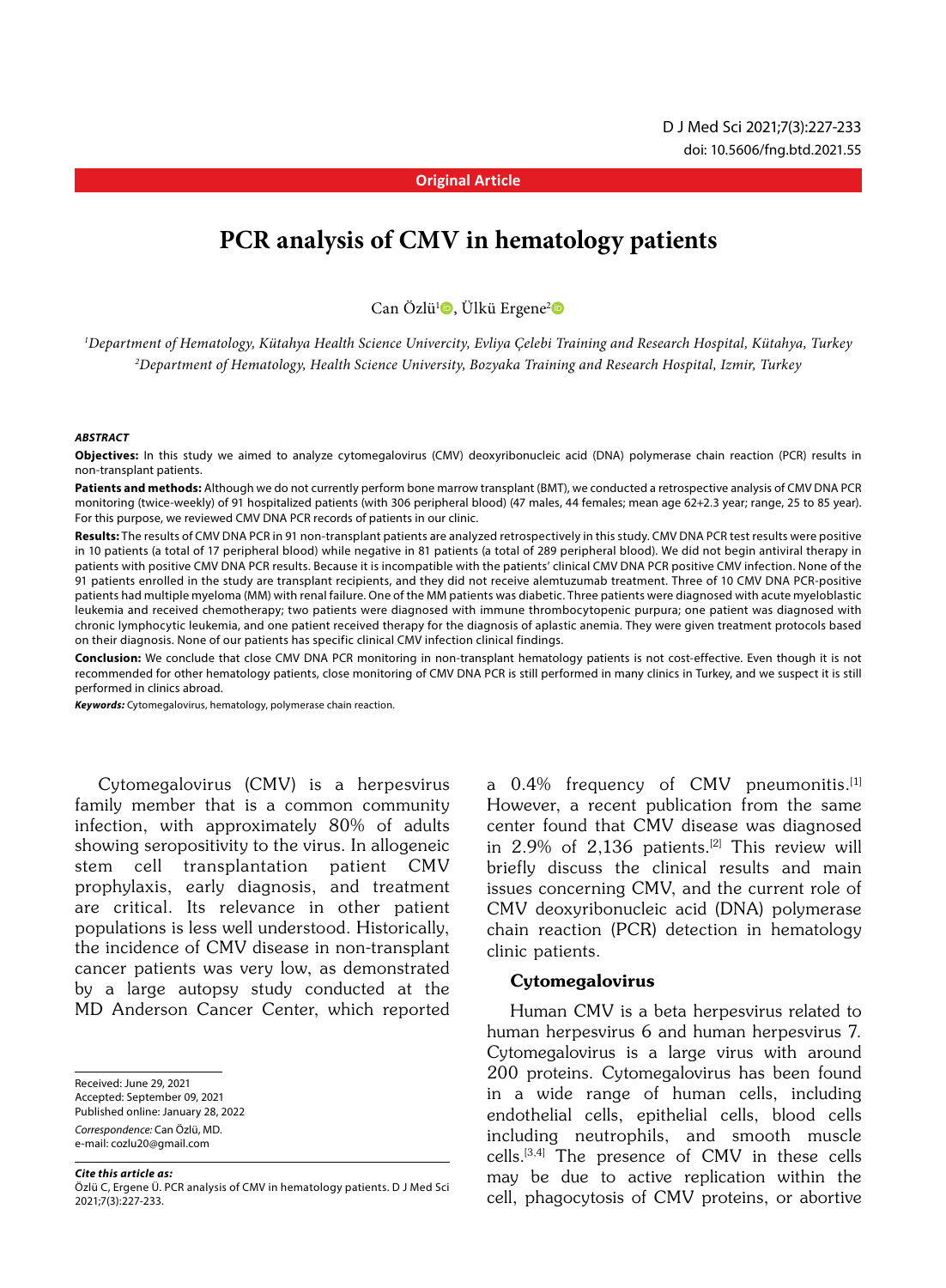(incomplete) replication, and it most likely contributes to dissemination and transmission. Cytomegalovirus, like the other herpesviruses, remains in the human body for the rest of one's life after primary infection. There is little known about the site or mechanisms of CMV latency and persistence. Cellular immunity mediated by T cells is the most important factor in controlling CMV replication. The role of humoral immunity in the control of CMV replication is unclear. The innate immune system seems to be involved in the control of CMV replication as well. $[4]$ 

## **Definitions**

Cytomegalovirus disease: Cytomegalovirus is detected in an organ in a biopsy or samples from other invasive procedures (bronchoalveolar lavage [BAL], cerebrospinal fluid [CSF]) together with symptoms and/or signs from the affected organ by a test with appropriate sensitivity and specificity. For CMV retinitis, typical ophthalmologic findings are sufficient.<sup>[5]</sup> Cytomegalovirus infection can appear as a primary infection, reinfection, or reactivation. Cytomegalovirus infection is becoming more common as the number of immunocompromised patients rises, especially in transplant recipients. In allogeneic bone marrow transplant (BMT) cases, CMV infection is a major concern, with 30 to 50% of cases displaying clinically significant infection.<sup>[6]</sup>

Cytomegalovirus prophylaxis: Antiviral agents are administered to patients to prevent either primary CMV or recurrent infection.<sup>[5]</sup>

Preemptive therapy: An asymptomatic CMV infection detected by a screening assay is treated with antiviral agents.<sup>[5]</sup>

## Methods for detection of cytomegalovirus

The serologic determination of CMV-specific antibodies (immunoglobuline [Ig]G and IgM) is useful in determining a patient's risk for CMV infection after transplantation, but it cannot be used to diagnose CMV infection or disease. This technique is no longer useful for diagnosing CMV in hematopoietic stem cell transplant (HSCT) recipients since CMV grows in tissue culture for several weeks. The shell vial (rapid culture/DEAFF) technique, in which monoclonal antibodies are used to detect CMV immediate-early proteins in cultured cells, is not sensitive enough to use for routine blood monitoring but is highly useful in the diagnosis of CMV pneumonia on BAL fluid.<sup>[7,8]</sup> The detection of the CMV pp65 in peripheral blood leukocytes (antigenemia) is a rapid and semiquantitative method of diagnosing CMV infection. A positive CMV pp65 assay is predictive for the development of invasive disease in transplant patients. The most sensitive method for detecting CMV is polymerase chain reaction (PCR). Quantitative PCR (qPCR) relies on CMV deoxyribonucleic acid (DNA) amplification and quantification while maintaining high specificity. High levels of DNA in the blood (whole blood or plasma) is a good predictor of CMV disease in HSCT recipients.[9-12] Although PCR has been used on BAL fluid, viral-load cut-offs have not been defined, and although the sensitivity and negative predictive values are extremely high, the specificity and positive predictive values are unknown.[13-19]

## Risk factors and prophylaxis

Serologic tests are also helpful in determining the risk of acquisition of CMV. Cytomegalovirus-seropositive recipients are at the highest risk of developing CMV disease after transplant.<sup>[20]</sup> Other risk factors for CMV infection after allogeneic HSCT include the use of high-dose corticosteroids, T-cell depletion, acute and chronic graft-versus-host disease (GVHD), and the use of mismatched unrelated donors.<sup>[21-26]</sup> Kim et al.<sup>[2]</sup> strongly recommend that more than 100 days of CMV monitoring be conducted following stem cell transplant (SCT), particularly in patients receiving donor lymphocyte infusions (DLIs) or with a history of CMV infection. Patients with these risk factors are more likely to develop late CMV infection, so more comprehensive and continuous monitoring should be considered a necessity.<sup>[2]</sup> Ozdemir et al.<sup>[27]</sup> analyzed the clinical factors associated with late CMV reactivation in a group of 269 consecutive allogeneic stem cell transplant recipients for hematological malignancies. They found that important risk factors included lymphoid diagnosis, the occurrence of GVHD, a greater number of episodes of early reactivation, persistent day 100 lymphopenia, and the use of a CMV seronegative donor graft.[27] Several factors predict the development of late CMV disease,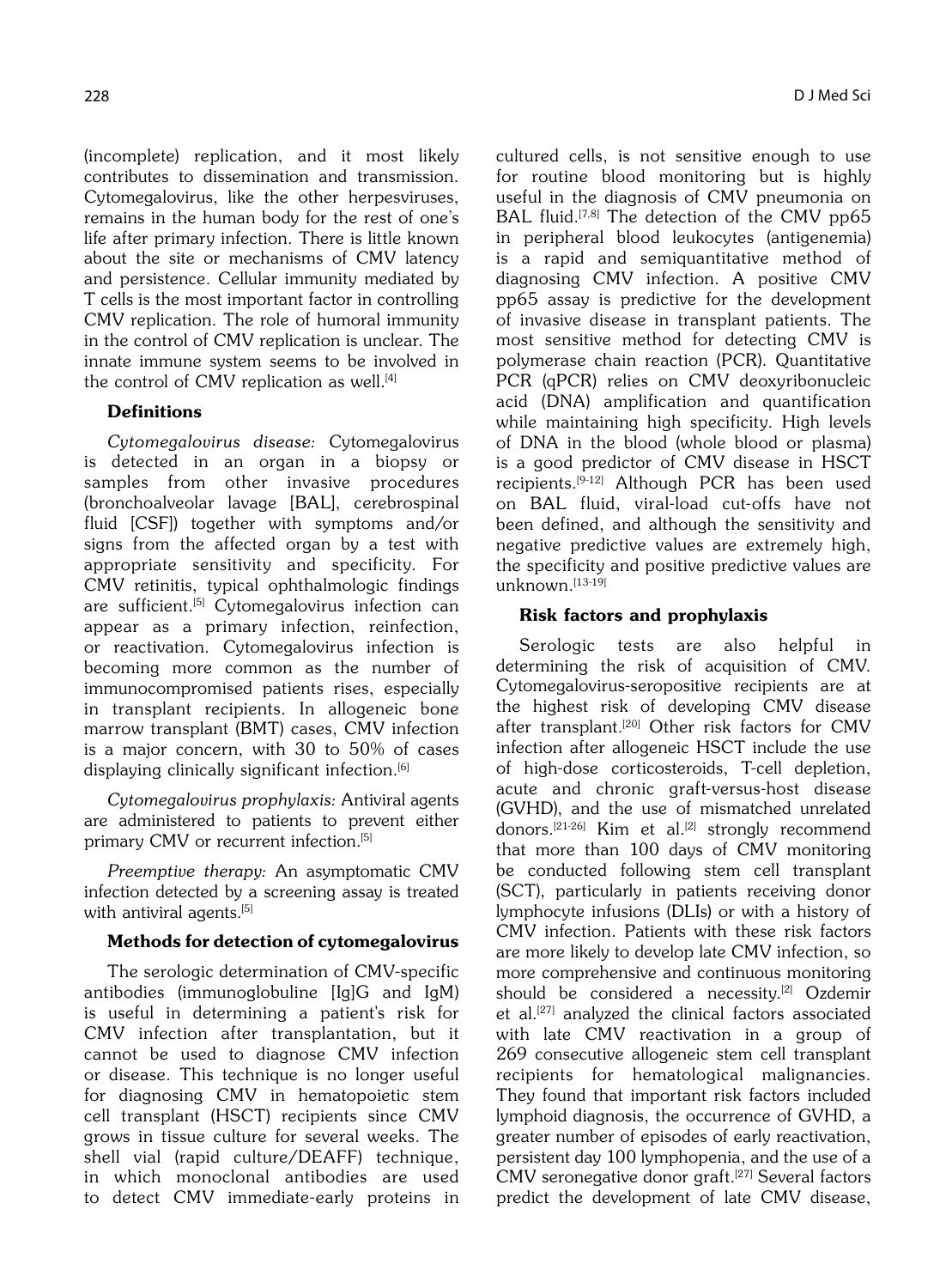and extended monitoring and antiviral therapy are recommended in patients with risk factors to reduce the risk. After autologous HSCT, approximately 40% of seropositive patients develop CMV infection.

Although CMV infection is rare following autologous HSCT, the outcome of CMV pneumonia is similar to that after allogeneic HSCT. CD34 selection, high-dose corticosteroids, and total-body irradiation or fludarabine as part of the conditioning regimen are all risk factors for CMV disease after autologous HSCT.<sup>[4]</sup> Alemtuzumab is an anti-CD52 monoclonal antibody that causes lymphopenia in CD41 and CD81 cells that can last up to nine months after administration. When compared to matched controls who did not receive alemtuzumab, patients who received it had a higher rate of CMV infection.<sup>[28,29]</sup>

## Prophylaxis

Without prophylaxis, approximately 80% of CMV-seropositive patients develop CMV infection after allogeneic HSCT. Cytomegalovirus incidence has been reduced as a result of current preventive strategies.[5] The use of sirolimus for GVHD prophylaxis seems to have a protective effect against CMV infection, possibly due to the inhibition of cellular signaling pathways co-opted by CMV during infection for viral protein synthesis.[22,26] Nonmyeloablative conditioning regimens generally have been shown to have a lower rate of CMV infection and disease early after HSCT when compared to standard myeloablative regimens. However, by one year after HSCT, the risks of CMV infection and disease are comparable. Umbilical cord blood transplantation (CBT) is becoming a more popular HSCT technology.<sup>[24,30]</sup> Because most infants are born without CMV infection, the transplanted allograft is almost always CMV-negative. The rate of CMV infection after CBT among CMV-seropositive recipients who do not receive antiviral prophylaxis ranges from 40 to 80%, with one study reporting a 100% infection rate.[31-35] When patients receive prophylaxis with high dose valacyclovir after CBT, it does not seem that CBT entails a significantly greater risk of CMV infection and disease than does peripheral blood stem cell or bone marrow transplantation.<sup>[26]</sup>

## Preemptive treatment of cytomegalovirus

Today, with the use of preemptive ganciclovir therapy, CMV disease has become a more serious problem after day 100 following allogeneic HSCT.<sup>[36,37]</sup> The risk varies considerably between centers, presumably due to factors related to patient and donor selection, as well as the choices of transplantation modalities used at each center (stem cell source, GVHD prophylaxis, and treatment, conditioning regimens).[4] Late CMV infection is strongly associated with non-relapse mortality.<sup>[27]</sup> Quantitative PCR assays for CMV DNA are increasingly being used to avoid unnecessary treatment of patients who are at low risk of disease progression due to their performance characteristics that allow the development of institution-specific viral load thresholds for the initiation of preemptive treatment. The initial viral load and the viral load kinetics have been reported to be important risk factors for CMV disease.<sup>[16]</sup> Currently, several variations are used, making it difficult to establish validated universal viral load thresholds due to differences in assay performance and testing material (whole blood  $vs.$  plasma).<sup>[38]</sup> If the preemptive therapy strategy is used, all patients who have undergone allogeneic HSCT should be monitored for CMV infection on a weekly basis until day 100 posttransplant. Although CMV infection is rare in D-/R- (donor negative/ recipient negative) patients, routine monitoring was effective in identifying CMV infection and preventing disease in a large cohort.<sup>[39]</sup> The ideal duration and frequency of CMV monitoring after HSCT is unidentified.<sup>[29,30,32,37,40-42]</sup> Various durations of preemptive antiviral treatment have been explored. Most centers now continue antiviral treatment until the designated viral marker is negative and the patient has been on it for at least two weeks. If an assay less sensitive than PCR, such as the pp65 antigenemia assay is used, then preemptive therapy should be continued until two negative results are obtained.<sup>[42]</sup> If a patient's PCR or pp65 antigenemia assay results are still positive after two weeks of therapy, treatment should be extended until the clearance is achieved. A low rate of viral load decrease has been shown to be a risk factor for later-occurring CMV disease.[18]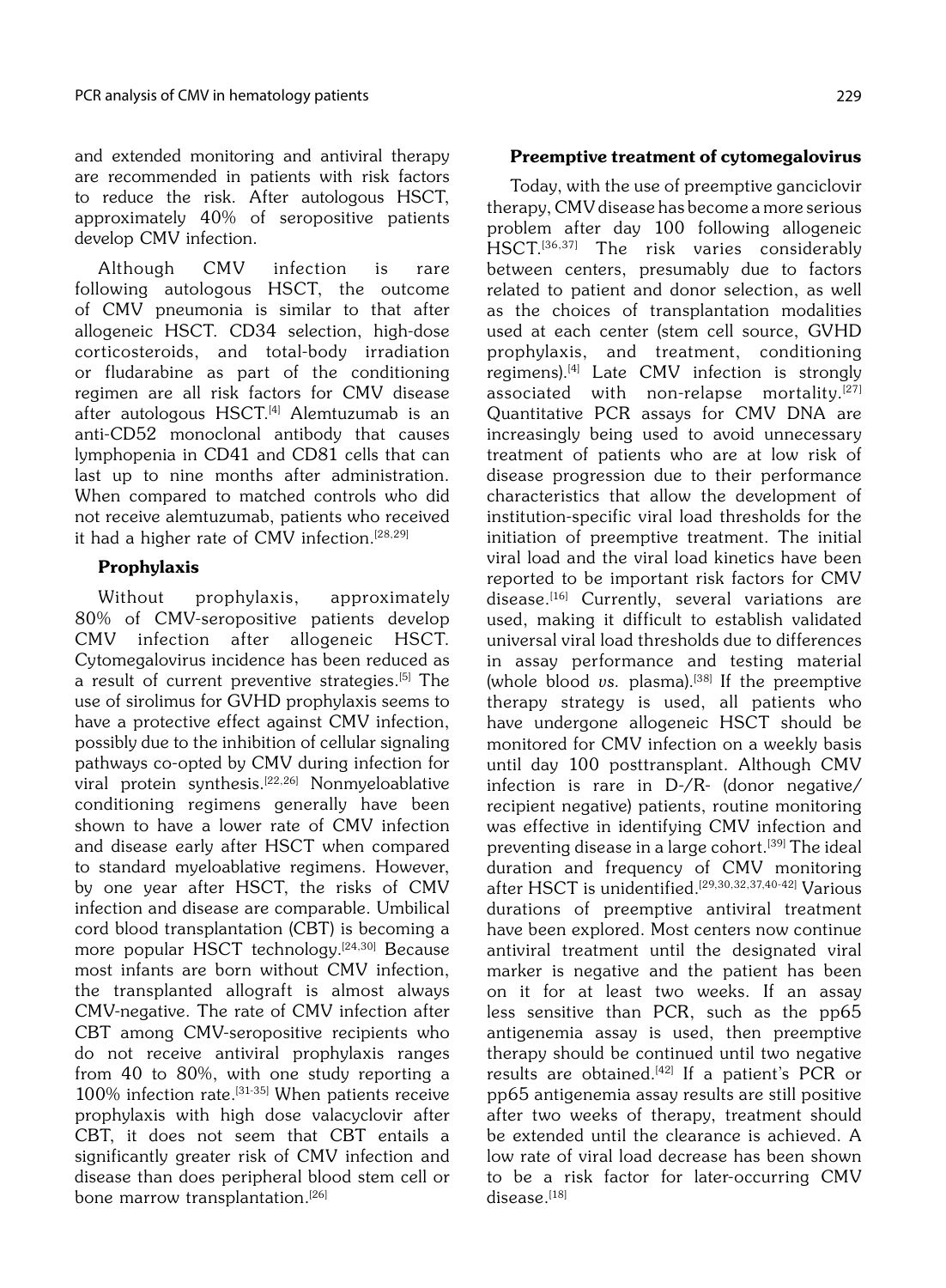| Age/Sex | Diagnosis                                                         | Treatment                                     | CMV DNA PCR (IU/mL) |
|---------|-------------------------------------------------------------------|-----------------------------------------------|---------------------|
| 65/E    | Myeloma-chronic renal insufficiency                               | Bortezomib + dexamethasone                    | 6                   |
| 45/E    | Aplastic anemia-diabetes mellitus                                 | Dexamethasone                                 | 11, 12              |
| 49/E    | Chronic lymphocytic leukemia                                      | $F$ ludarabine + rituximab + cyclophosphamide | 12                  |
| 25/K    | <b>ITP</b>                                                        | Prednisolone                                  | 11                  |
| 47/E    | Multiple myeloma-diabetes mellitus-chronic<br>renal insufficiency | Lenalidomide + dexamethasone                  | 14, 5, 35, 6, 30    |
| 63/K    | <b>ITP</b>                                                        | Prednisolone                                  | 1.167               |
| 72/E    | Multiple myeloma-chronic renal insufficiency                      | Bortezomib + dexamethasone                    | 171                 |
| 34/E    | Acute myeloid leukemia                                            | 7+3 Induction therapy                         | 12, 9               |
| 34/K    | Acute myeloid leukemia                                            | 7+3 Induction therapy                         | 10                  |
| 65/K    | Acute myeloid leukemia                                            | 7+3 and HDAC                                  | 15, 8               |

Table 1. Patients with CMV DNA PCR positive results, diagnosis, and treatment, and also CMV DNA PCR results

CMV: Cytomegalovirus; DNA: Deoxyribonucleic acid; PCR: Polymerase chain reaction; ITP: Immune thrombocytopenic purpura; HDAC: Histone deacetylase.

## Patients AND METHODS

Although we do not currently perform BMT, we conducted a retrospective analysis of CMV DNA PCR monitoring (twice-weekly) of 91 hospitalized patients (with 306 peripheral blood) (47 males, 44 females; mean age 62+2.3 year; range, 25 to 85 year). For this purpose, we reviewed CMV DNA PCR records of patients in our clinic. The study was conducted in accordance with the principles of the Declaration of Helsinki.

#### RESULTS

We reviewed the clinical charts of all patients (Table 1). Cytomegalovirus PCR test results were positive in 10 patients (a total of 17 peripheral blood), but negative in 81 of our patients (a total of 289 peripheral blood). In patients with positive CMV DNA PCR results, we did not begin antiviral therapy. Because it is incompatible with the patients' clinical CMV DNA PCR positive CMV infection. None of our 91 patients enrolled in the study were transplant patients, and they did not receive alemtuzumab treatment. Three out of 10 CMV DNA PCR positive patients were diagnosed with multiple myeloma (MM) with renal failure. One MM patient was diabetic. Three patients were diagnosed with acute myeloblastic leukemia and received chemotherapy; two patients were diagnosed with immune thrombocytopenic purpura; one patient was diagnosed with chronic lymphocytic leukemia, and one patient received therapy for the diagnosis of aplastic anemia. They were given treatment protocols based on their diagnosis. None of our patients has specific clinical CMV infection clinical findings.

### **DISCUSSION**

Cytomegalovirus infection causes severe disease, especially in immunocompromised patients, and can even result in death. Chemotherapeutic agents, such as TNF alpha-blockers and steroids, can cause immunosuppression.<sup>[43]</sup> The results of CMV DNA PCR in 91 non-transplant hematology patients were examined retrospectively in this study. Patients who are CMV-seropositive occurring before planned allogeneic HSCT have a very high risk of mortality.<sup>[44]</sup> After transplantation, a patient with documented pretransplant CMV disease should be closely monitored for CMV (i.e. twice-weekly) or given prophylaxis with ganciclovir or foscarnet.<sup>[2]</sup> All allogeneic SCT patients, whether or not they receive CMV prophylaxis, should have their peripheral blood tested for CMV at least once a week using the CMV antigenaemia, quantitative PCR, or a technique for detecting CMV DNA. Monitoring and antiviral treatment of patients with a positive CMV test and symptoms consistent with CMV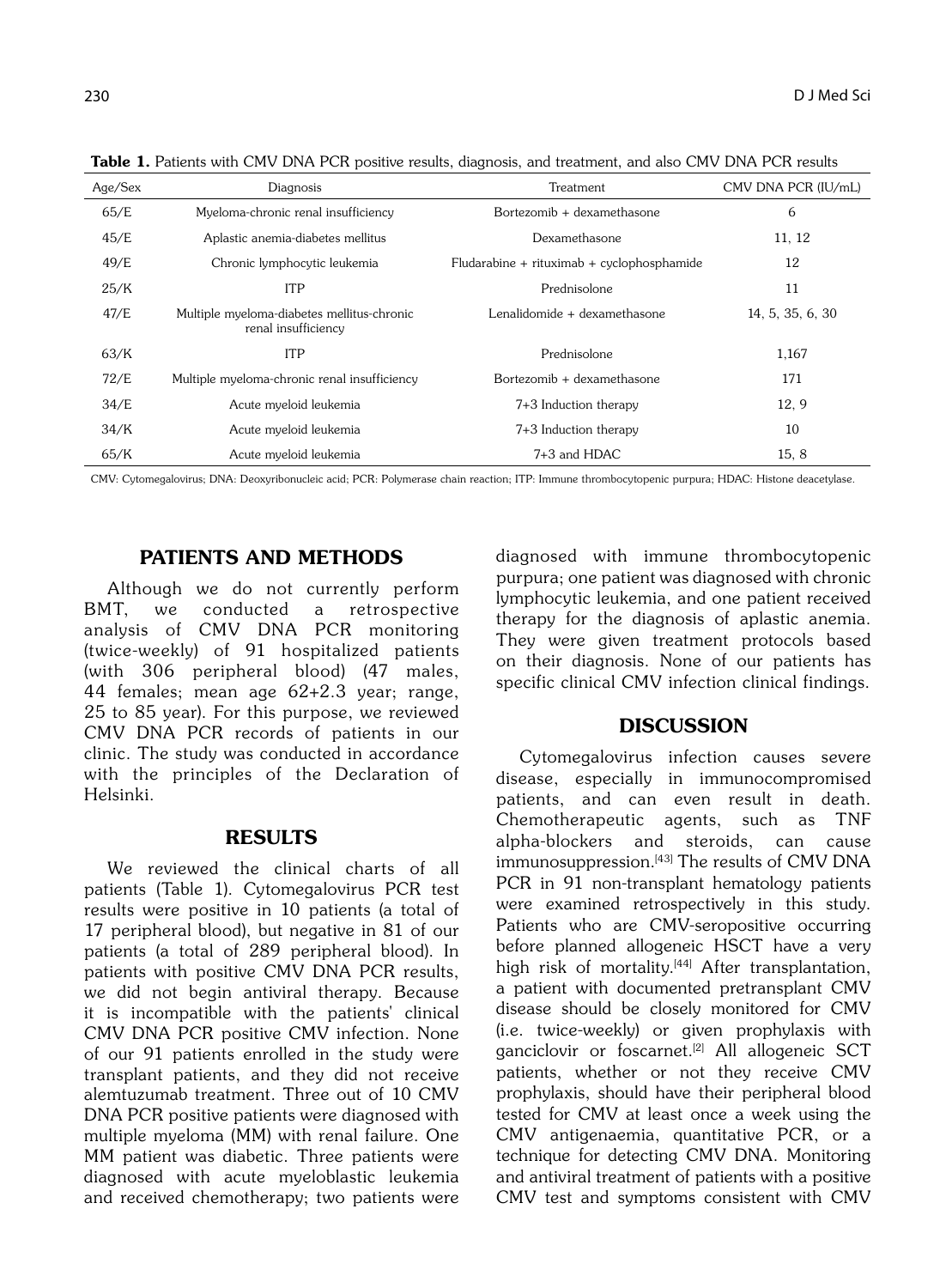infection is one management option for patients receiving alemtuzumab. Patients with high-risk autologous SCT might potentially benefit from preemptive therapy and monitoring.

In other hematology patients, routine monitoring and preemptive therapy are not necessary.[45] Finally, while CMV DNA PCR monitoring and close follow-up are recommended in patients who have previously received alemtuzumab and/or undergoing stem cell transplantation, it is not recommended in other patients.

In conclusion, we revealed that our findings are consistent with the literature. We conclude that close CMV DNA PCR monitoring in nontransplant hematology patients is not cost-effective. Even though it is not recommended for other hematology patients, close monitoring of CMV DNA PCR is still performed for all hematology patients in many clinics in Turkey, and we suspect it is still performed in clinics abroad.

#### Declaration of conflicting interests

The authors declared no conflicts of interest with respect to the authorship and/or publication of this article.

#### Funding

The authors received no financial support for the research and/or authorship of this article.

#### REFERENCES

- 1. Nguyen Q, Estey E, Raad I, Rolston K, Kantarjian H, Jacobson K, et al. Cytomegalovirus pneumonia in adults with leukemia: An emerging problem. Clin Infect Dis 2001;32:539-45.
- 2. Kim DH, Kim JG, Lee NY, Sung WJ, Sohn SK, Suh JS, et al. Risk factors for late cytomegalovirus infection after allogeneic stem cell transplantation using HLA-matched sibling donor: Donor lymphocyte infusion and previous history of early CMV infection. Bone Marrow Transplant 2004;34:21-7.
- 3. Sinzger C, Digel M, Jahn G. Cytomegalovirus cell tropism. Curr Top Microbiol Immunol 2008;325:63-83.
- 4. Ljungman P, Hakki M, Boeckh M. Cytomegalovirus in hematopoietic stem cell transplant recipients. Hematol Oncol Clin North Am 2011;25:151-69.
- 5. Ljungman P, de la Camara R, Cordonnier C, Einsele H, Engelhard D, Reusser P, et al. Management of CMV, HHV-6, HHV-7 and Kaposi-sarcoma herpesvirus (HHV-8) infections in patients with hematological malignancies and after SCT. Bone Marrow Transplant 2008;42:227-40.
- 6. Mera JR, Whimbey E, Elting L, Preti A, Luna MA, Bruner JM, et al. Cytomegalovirus pneumonia in adult nontransplantation patients with cancer: Review of 20 cases occurring from 1964 through 1990. Clin Infect Dis 1996;22:1046-50.
- 7. Einsele H, Ehninger G, Hebart H, Wittkowski KM, Schuler U, Jahn G, et al. Polymerase chain reaction monitoring reduces the incidence of cytomegalovirus disease and the duration and side effects of antiviral therapy after bone marrow transplantation. Blood 1995;86:2815-20.
- 8. Crawford SW, Bowden RA, Hackman RC, Gleaves CA, Meyers JD, Clark JG. Rapid detection of cytomegalovirus pulmonary infection by bronchoalveolar lavage and centrifugation culture. Ann Intern Med 1988;108:180-5.
- 9. Nichols WG, Corey L, Gooley T, Drew WL, Miner R, Huang M, et al. Rising pp65 antigenemia during preemptive anticytomegalovirus therapy after allogeneic hematopoietic stem cell transplantation: Risk factors, correlation with DNA load, and outcomes. Blood 2001;97:867-74.
- 10. Boeckh M, Huang M, Ferrenberg J, Stevens-Ayers T, Stensland L, Nichols WG, et al. Optimization of quantitative detection of cytomegalovirus DNA in plasma by real-time PCR. J Clin Microbiol 2004;42:1142-8.
- 11. Einsele H, Hebart H, Kauffmann-Schneider C, Sinzger C, Jahn G, Bader P, et al. Risk factors for treatment failures in patients receiving PCR-based preemptive therapy for CMV infection. Bone Marrow Transplant 2000;25:757-63.
- 12. Emery VC, Griffiths PD. Prediction of cytomegalovirus load and resistance patterns after antiviral chemotherapy. Proc Natl Acad Sci U S A 2000;97:8039-44.
- 13. Cathomas G, Morris P, Pekle K, Cunningham I, Emanuel D. Rapid diagnosis of cytomegalovirus pneumonia in marrow transplant recipients by bronchoalveolar lavage using the polymerase chain reaction, virus culture, and the direct immunostaining of alveolar cells. Blood 1993;81:1909-14.
- 14. Meyers JD, Ljungman P, Fisher LD. Cytomegalovirus excretion as a predictor of cytomegalovirus disease after marrow transplantation: Importance of cytomegalovirus viremia. J Infect Dis 1990;162:373-80.
- 15. Boeckh M, Boivin G. Quantitation of cytomegalovirus: Methodologic aspects and clinical applications. Clin Microbiol Rev 1998;11:533-54.
- 16. Emery VC, Sabin CA, Cope AV, Gor D, Hassan-Walker AF, Griffiths PD. Application of viralload kinetics to identify patients who develop cytomegalovirus disease after transplantation. Lancet 2000;355:2032-6.
- 17. Limaye AP, Huang ML, Leisenring W, Stensland L, Corey L, Boeckh M. Cytomegalovirus (CMV) DNA load in plasma for the diagnosis of CMV disease before engraftment in hematopoietic stem-cell transplant recipients. J Infect Dis 2001;183:377-82.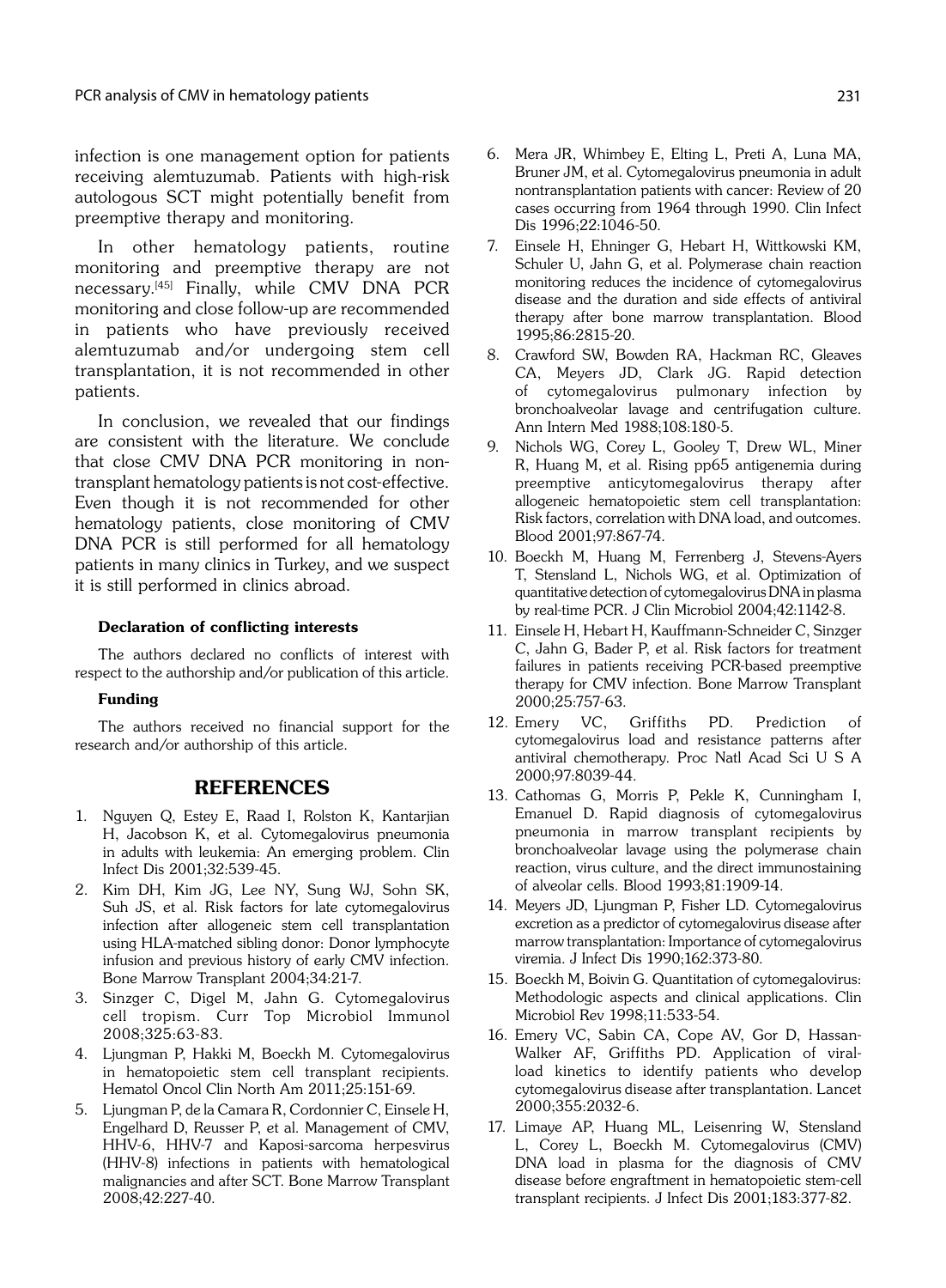- 18. Ljungman P, Perez-Bercoff L, Jonsson J, Avetisyan G, Sparrelid E, Aschan J, et al. Risk factors for the development of cytomegalovirus disease after allogeneic stem cell transplantation. Haematologica 2006;91:78-83.
- 19. Hebart H, Wuchter P, Loeffler J, Gscheidle B, Hamprecht K, Sinzger C, et al. Evaluation of the Murex CMV DNA Hybrid Capture assay (version 2.0) for early diagnosis of cytomegalovirus infection in recipients of an allogeneic stem cell transplant. Bone Marrow Transplant 2001;28:213-8.
- 20. Ross SA, Novak Z, Pati S, Boppana SB. Overview of the diagnosis of cytomegalovirus infection. Infect Disord Drug Targets 2011;11:466-74.
- 21. Gor D, Sabin C, Prentice HG, Vyas N, Man S, Griffiths PD, et al. Longitudinal fluctuations in cytomegalovirus load in bone marrow transplant patients: Relationship between peak virus load, donor/recipient serostatus, acute GVHD and CMV disease. Bone Marrow Transplant 1998;21:597-605.
- 22. Marty FM, Bryar J, Browne SK, Schwarzberg T, Ho VT, Bassett IV, et al. Sirolimus-based graft-versus-host disease prophylaxis protects against cytomegalovirus reactivation after allogeneic hematopoietic stem cell transplantation: A cohort analysis. Blood 2007;110:490-500.
- 23. Ljungman P, Aschan J, Lewensohn-Fuchs I, Carlens S, Larsson K, Lönnqvist B, et al. Results of different strategies for reducing cytomegalovirus-associated mortality in allogeneic stem cell transplant recipients. Transplantation 1998;66:1330-4.
- 24. Martino R, Rovira M, Carreras E, Solano C, Jorge S, De La Rubia J, et al. Severe infections after allogeneic peripheral blood stem cell transplantation: A matched-pair comparison of unmanipulated and CD34+ cell-selected transplantation. Haematologica 2001;86:1075-86.
- 25. Miller W, Flynn P, McCullough J, Balfour HH Jr, Goldman A, Haake R, et al. Cytomegalovirus infection after bone marrow transplantation: An association with acute graft-v-host disease. Blood 1986;67:1162-7.
- 26. Walker CM, van Burik JA, De For TE, Weisdorf DJ. Cytomegalovirus infection after allogeneic transplantation: Comparison of cord blood with peripheral blood and marrow graft sources. Biol Blood Marrow Transplant 2007;13:1106-15.
- 27. Ozdemir E, Saliba RM, Champlin RE, Couriel DR, Giralt SA, de Lima M, et al. Risk factors associated with late cytomegalovirus reactivation after allogeneic stem cell transplantation for hematological malignancies. Bone Marrow Transplant 2007;40:125-36.
- 28. Delgado J, Pillai S, Benjamin R, Caballero D, Martino R, Nathwani A, et al. The effect of in vivo T cell depletion with alemtuzumab on reduced-intensity allogeneic hematopoietic cell transplantation for chronic lymphocytic leukemia. Biol Blood Marrow Transplant 2008;14:1288-97.
- 29. Martin SI, Marty FM, Fiumara K, Treon SP, Gribben JG, Baden LR. Infectious complications associated with alemtuzumab use for lymphoproliferative disorders. Clin Infect Dis 2006;43:16-24.
- 30. Junghanss C, Boeckh M, Carter RA, Sandmaier BM, Maris MB, Maloney DG, et al. Incidence and outcome of cytomegalovirus infections following nonmyeloablative compared with myeloablative allogeneic stem cell transplantation, a matched control study. Blood 2002;99:1978-85.
- 31. Albano MS, Taylor P, Pass RF, Scaradavou A, Ciubotariu R, Carrier C, et al. Umbilical cord blood transplantation and cytomegalovirus: Posttransplantation infection and donor screening. Blood 2006;108:4275-82.
- 32. Matsumura T, Narimatsu H, Kami M, Yuji K, Kusumi E, Hori A, et al. Cytomegalovirus infections following umbilical cord blood transplantation using reduced intensity conditioning regimens for adult patients. Biol Blood Marrow Transplant 2007;13:577-83.
- 33. Saavedra S, Sanz GF, Jarque I, Moscardó F, Jiménez C, Lorenzo I, et al. Early infections in adult patients undergoing unrelated donor cord blood transplantation. Bone Marrow Transplant 2002;30:937-43.
- 34. Takami A, Mochizuki K, Asakura H, Yamazaki H, Okumura H, Nakao S. High incidence of cytomegalovirus reactivation in adult recipients of an unrelated cord blood transplant. Haematologica 2005;90:1290-2.
- 35. Tomonari A, Takahashi S, Ooi J, Tsukada N, Konuma T, Kobayashi T, et al. Preemptive therapy with ganciclovir 5 mg/kg once daily for cytomegalovirus infection after unrelated cord blood transplantation. Bone Marrow Transplant 2008;41:371-6.
- 36. Boeckh M, Leisenring W, Riddell SR, Bowden RA, Huang ML, Myerson D, et al. Late cytomegalovirus disease and mortality in recipients of allogeneic hematopoietic stem cell transplants: Importance of viral load and T-cell immunity. Blood 2003;101:407-14.
- 37. Nguyen Q, Champlin R, Giralt S, Rolston K, Raad I, Jacobson K, et al. Late cytomegalovirus pneumonia in adult allogeneic blood and marrow transplant recipients. Clin Infect Dis 1999;28:618-23.
- 38. Pang XL, Fox JD, Fenton JM, Miller GG, Caliendo AM, Preiksaitis JK; American Society of Transplantation Infectious Diseases Community of Practice; Canadian Society of Transplantation. Interlaboratory comparison of cytomegalovirus viral load assays. Am J Transplant 2009;9:258-68.
- 39. Nichols WG, Price TH, Gooley T, Corey L, Boeckh M. Transfusion-transmitted cytomegalovirus infection after receipt of leukoreduced blood products. Blood 2003;101:4195-200.
- 40. Nakamae H, Kirby KA, Sandmaier BM, Norasetthada L, Maloney DG, Maris MB, et al. Effect of conditioning regimen intensity on CMV infection in allogeneic hematopoietic cell transplantation. Biol Blood Marrow Transplant 2009;15:694-703.